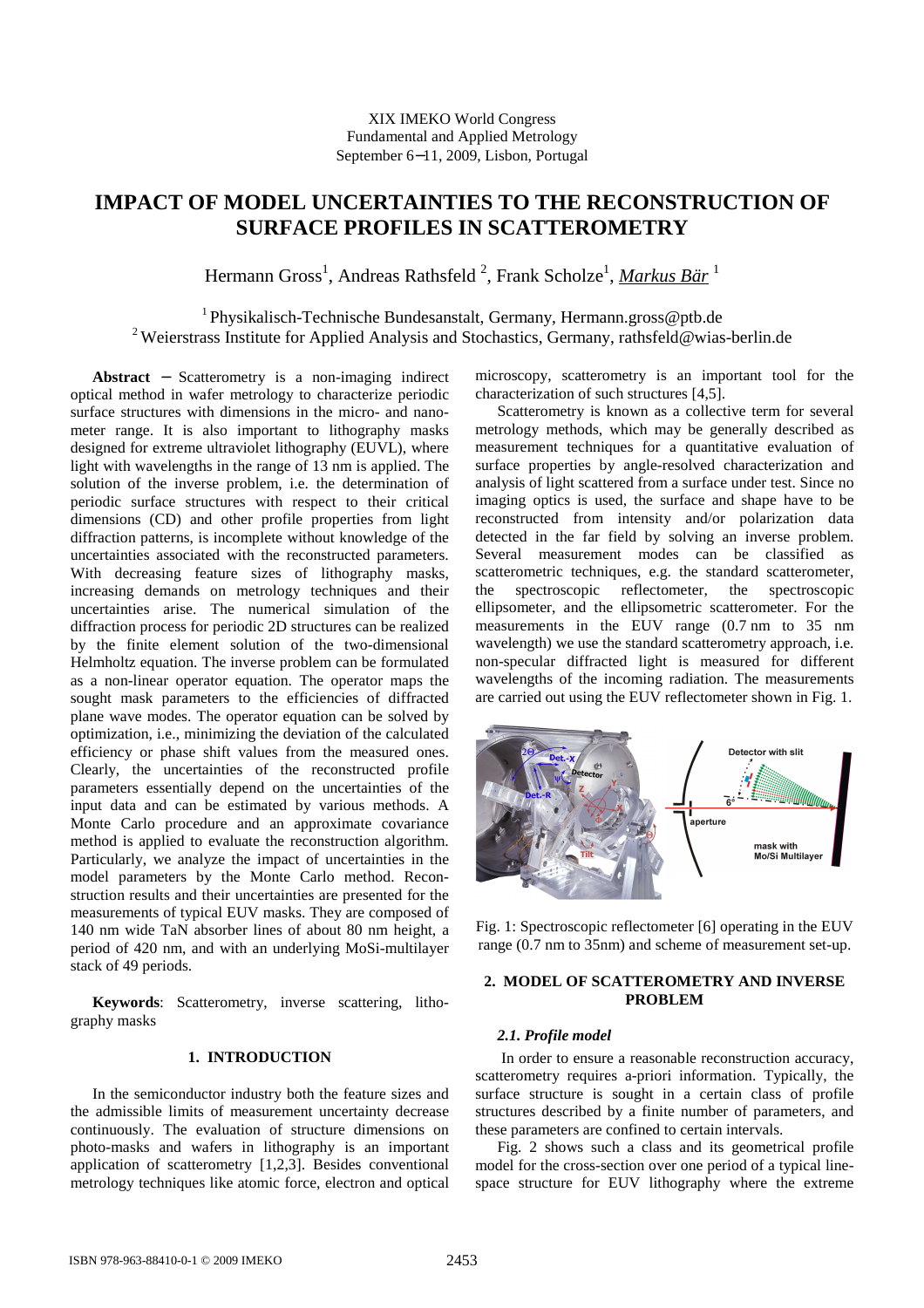ultraviolet wavelength range is applied. The cross section of the line is a symmetric polygonal domain composed of three trapezoidal layers of different materials (TaO, TaN, and  $SiO<sub>2</sub>$ ). These trapezoids are defined by the Y- and by the Xcoordinates of the corner points. Beneath the line-space structure there are two capping layers of  $SiO<sub>2</sub>$  and of Si followed by a MoSi-multilayer stack (MLS). The last consists of a periodically repeated group of a Mo layer, a Si layer, and two intermediate layers. Note that the MLS is added to enable the reflection of EUV waves.



Fig. 2: Scheme of an EUV line-space structure composed of three trapezoidal absorber layers of different materials; the sought profile parameters are indicated.

Important geometric profile parameters are, e.g., the height p6 of the TaN absorber layer (55 - 60 nm) and the Xcoordinates relative to the period p2 and p7 of the right corners of the TaN layer. In the following evaluations we assume a symmetric profile, i.e., the x-coordinates relative to the period of the corresponding left corner points p3 resp.  $p8$  depend on those of the right corner points by  $p3 = 1-p2$ and  $p8 = 1-p7$ . Furthermore we assume a fixed side wall angle (SWA) for the TaO layer of 82.6 degrees representing a certain edge rounding, i.e., the cross-section area of this trapezoidal layer is equal to a corresponding TaO layer having curved upper edges with a radius of about 6 nm. Additionally, the SWA of the  $SiO<sub>2</sub>$  layer should be always equal to the SWA of the TaN layer above. For all other model parameters, including the optical indices of the materials and the widths in the capping or the multilayer system, we suppose known values, i.e., they are fixed and will not be sought by our reconstruction method.

### *2.2. Helmholtz equation*

The evaluation of geometrical profile parameters from measurement data depends crucially on a rigorous modelling by Maxwell's equations and on accurate numerical algorithms. Note that Maxwell's equations in the timeharmonic case reduce to the two-dimensional Helmholtz equation (1) if geometry and material properties are invariant in one direction. Fig. 3 shows a scheme for the irradiation of a periodic surface structure. For the numerical solution, a lot of methods have been developed [7-10]. We use the finite element method (FEM) and truncate the infinite domain of computation to a finite one by coupling with boundary elements. To compute highly oscillatory fields, generalized finite element methods are available [11]. Coupling the FEM solution of this boundary value problem with the so-called Rayleigh expansion of  $u(x, y)$  provides a general solution above and below the mask for the outgoing wave modes.

$$
\Delta u(x, y) + k^2 u(x, y) = 0 \tag{1}
$$

Here the wave number  $k = k(x, y) = \omega \sqrt{\mu_0 \varepsilon(x, y)}$  is constant in each area of the mask specimen filled by the same material, and  $\omega$  is the circular frequency of the incident plane wave.



Fig. 3: Scheme for wave interaction with a periodic grating structure with homogenous material properties in z direction.

#### *2.3. Profile reconstruction by optimization*

Apart from the forward computations of the Helmholtz equation, the solution of the inverse problem, i.e. the reconstruction of the grating profiles and interfaces from measured diffraction data, is the essential task in scatterometry. This problem is similar to the optimal design of diffractive optics. The inverse problem can be formulated as a non-linear operator equation. The operator maps the sought mask parameters to the efficiencies of diffracted plane wave modes. The operator equation can be solved by optimization, i.e., minimizing the deviation of the calculated efficiency or phase shift values  $(e_n)$  from the measured

ones  $(E_n)$ :

$$
f(p_j) := \chi^2(p_j) = \sum_{n} \frac{1}{u_n^2} \left[ e_n(p_j) - E_n \right]^2 \tag{2}
$$

If the uncertainties of the measured values are available, then it is common for such least-square procedures to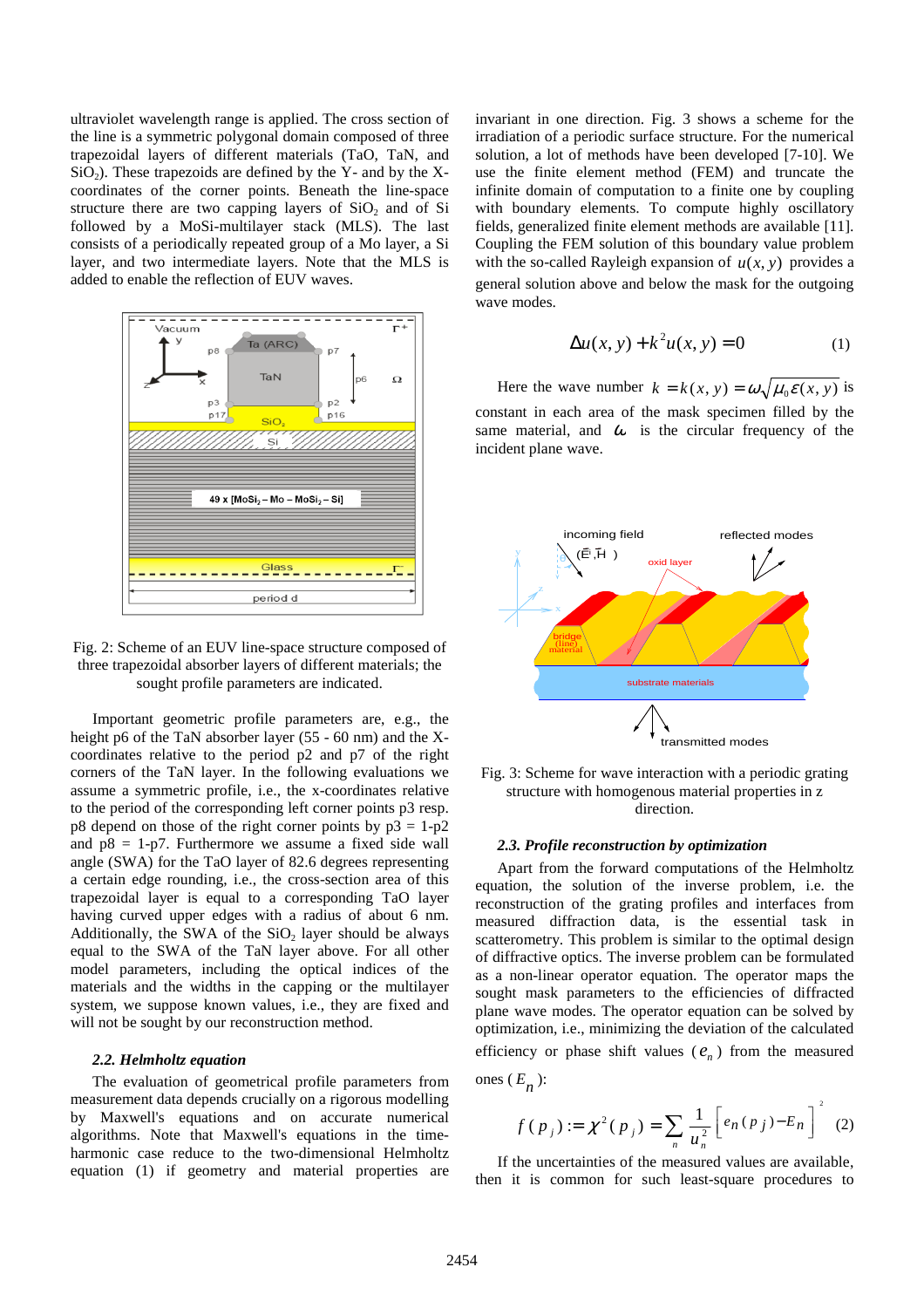choose weighting factors as the squared reciprocal uncertainties ( $u_n^{-2}$ ).

The values of the sought profile parameters  $\{p_j\}$  are varied until the minimum of the functional (2) has been found. Our approach here employs a Gauß-Newton type iteration proposed e.g. by Al-Assaad and Byrne [12] and is based on FEM computation for the efficiencies of the linespace structure and for their derivatives with respect to the profile parameters [13]. It is well known that the solution of the inverse problem might fail if it is based on insufficient or improper input data. Studies with simulated data for a typical grating representing a photolithographic mask [5,14] show a strong dependence of the reconstruction result on the subset of efficiencies chosen from the set of all available efficiencies.

# **3. RESULTS: MEASUREMENT UNCERTAINTIES FROM MULTILAYER PERTURBATIONS**

## *3.1. Influence of detector uncertainties*

Clearly, the measured efficiency values  $E_n$  entering the numerical algorithm have uncertainties and will influence the accuracy of the reconstructed parameter values. To analyze this, a simple noise model for the detected efficiencies is considered: Suppose that systematic effects can be neglected and that the values of uncertainty contribution to  $E<sub>n</sub>$  are normally distributed (Gaussian) with zero mean and standard deviation given in equation (3).

$$
u_n = \sqrt{\left(a \cdot E_n\right)^2 + \left(b_g\right)^2} \tag{3}
$$

 Then, one identifies the uncertainties of the input data with  $u_n$ . The first term  $a \cdot E_n$  represents a linearly dependent noise with a constant factor  $a \quad (e.g. \quad a = 0.01)$ . The second term accounts for a background noise independent of the measured efficiencies or phase shifts (typical value of *b<sup>g</sup>* is

 $10^{-5}$ , i.e.,  $b_g = 0.001$  %).

 In [14] we compare the results obtained from a Monte Carlo procedure to the estimations gained from the approximate covariance matrix of the profile parameters close to the optimal solution. The numerical examples in this study use EUV line-space structures which are very similar to those schematically shown in Fig. 2. For all parameters investigated and reconstructed with simulated measurement data and even for suitable data sets with a moderately reduced number of measurement values, the relative uncertainties have been found to be smaller than 2 %. Of course, these results are valid under the assumption, that the uncertainties resulting from the inaccuracies in the geometric modelling of the line-space structure are neglected respectively are much smaller than the uncertainties of the measured efficiencies or phase shifts, ranging from 1 to 3 % in the numerical examples.

#### *3.2. Influence of multilayer perturbations*

In further investigations the impact of effects like nonperiodic details of real mask structures, e.g., perturbations in the periodicity of the multilayer system beneath the linespace structure, on the uncertainties of the reconstructed parameters have been examined.

Obviously, the reconstruction results do not only depend on the uncertainties of the measured efficiencies, but on the so far fixed model parameters too. The capping and multilayer system, determined independently from the parameters of the line-space structure by evaluation of bright-field measurements, will be shown to be crucial for the final reconstruction of the parameters of the line-space structure.

In order to get assessments about the influence of the MLS and capping parameters on the reconstruction results, we applied the Monte Carlo method. That means, we generate stochastic capping layer/MLS models such that the layer widths are normally distributed independent variables. Based on these models, we ran our reconstruction algorithm for the geometric parameters of the line-space structure. Finally, we got the distributions of the sought profile parameters in dependence on the capping layer/MLS models. The nominal thickness values for the capping layer/MLS were determined independently by evaluation of bright field reflectance measurements [15].

We have examined the noise levels given in the first column of Table 1. Different perturbations for the widths of the capping layers resp. the widths in the MLS allow to separate the impacts of these components. For each of the given fluctuations, the standard deviations of the relative xcoordinates of the corner points p2 and p7 as well as that of the height p6 were calculated. Furthermore the standard deviations of the SWA and of the horizontal line widths in the middle of the height of the absorber line, indicated as CDm, were calculated. These parameters are easy to calculate from the reconstructed profile parameters p2, p7, and p6. Additionally, the impact of an offset of  $\pm 5\%$  for the capping layers relative to their nominal values has been studied and the results are given in the last two rows of Table 1.

For all results presented in Table 1, we have used the medium-sized measurement data set indicated as N2m-25 and composed of 25 efficiencies including the diffraction orders from  $-4$  to  $+4$  resp.  $-4$  to  $+2$  at wave lengths of 13.4nm, 13.7nm, and 13.9nm. The mask field inspected by the EUV light had a nominal line width of 140 nm and a period of 420 nm corresponding to a line to space ratio of 1:2. The reconstructed profile parameters for the reference values are given in Table 2, and the standard deviations in Table 1 are those of the fluctuation around these reference values.

It is striking to note that for all examined perturbations the standard deviation of the height p6 of the absorber line is significantly smaller than the deviations for the corner points. This was to be expected due to the higher sensitivity of the height p6 with respect to the reflected wave modes. We have observed a similar trend for the standard deviations in dependence on different noise levels of the measured efficiencies (cf. [14]).